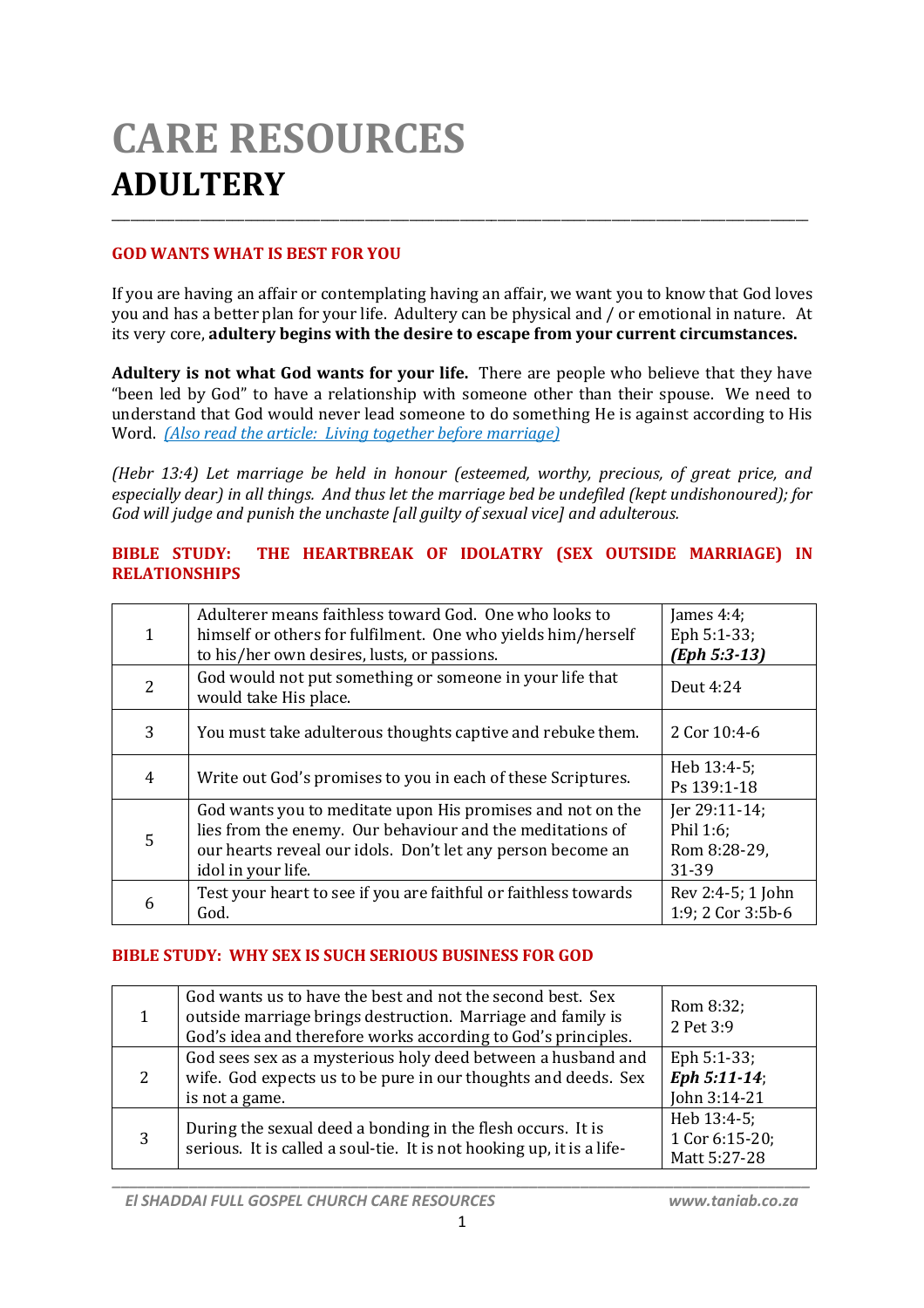|   | uniting deed which creates soul ties in the spiritual realm<br>between you and the other person.                                                   |                                                 |
|---|----------------------------------------------------------------------------------------------------------------------------------------------------|-------------------------------------------------|
| 4 | Sex outside marriage is second rate, cheap and destructive.                                                                                        | 1 Thess 4:3-9                                   |
| 5 | How to attract the opposite sex in holiness: Inward character<br>(Christlikeness, modesty, bring back the mystery; do not dress<br>provocatively). | 1 Pet 3:1-22;<br>1 Pet $3:3-4$ ;<br>1 Thess 4:4 |

#### **AVOID TEMPTATION**

We don't believe that it is possible to pursue Jesus and an adulterous relationship at the **same time.** We must do what we can to avoid temptation. This could include avoiding contact with former boyfriends or girlfriends or spending time alone with someone of the opposite sex who is not your spouse.

#### **THINGS YOU CAN DO TO "AFFAIR-PROOF" YOUR MARRIAGE**

- 1. **Read the Bible together**. Less than 10 percent of the couples in counselling read the Bible together. Failure to read the Bible regularly as individuals and as couples leaves a point of spiritual vulnerability the devil can use to tear couples apart.
- 2. **Pray together.** This doesn't have to be lengthy prayer, but have a brief time of prayer together at the beginning of the day, end of the day, or both times – a prayer time when you can spiritually unite.
- 3. **Be kind to each other**. Many times, if you are simply kind to your spouse, you can stay in touch with each other and close the gap the devil would use to drive you apart.
- 4. **Learn to talk through your problems**. Don't deceive yourself into thinking problems you don't deal with will go away. If you deny them and suppress them, they will erode the foundation of your marriage and put distance between you.
- 5. **Be verbally and physically affectionate with each other.** Don't take each other for granted.
- 6. **Put each other before your children**. God called you to be married before He called you to be a parent.
- 7. **Be sure you are meeting each other's sexual needs.**
- 8. **Be watchful of boundaries**. Guard your conversation with others outside your marriage covenant. Stay away from language that is flirtatious and suggestive. This sends the wrong kind of message to members of the opposite sex. Beware of whom you touch, when you touch, where you touch, and how you touch. Don't provide an opportunity for another person to misjudge your motives.

## **IF YOU ARE CURRENTLY INVOLVED IN AN AFFAIR…**

If you are currently involved in an affair it is important to confess this sin to God. (1 John 1:9), as well as to others, including those you have hurt in the process. If you find this confession hard to do, seek help! We are here to help you, not judge you, through this difficult and critical spiritual issue.

If your spouse has been involved in an adulterous relationship, this is probably a very difficult time for you. It does not mean, however, that you should file for divorce. Affairs do not end marriages – the inability to forgive does. Hopefully, your spouse has confessed their sin and asked for your forgiveness.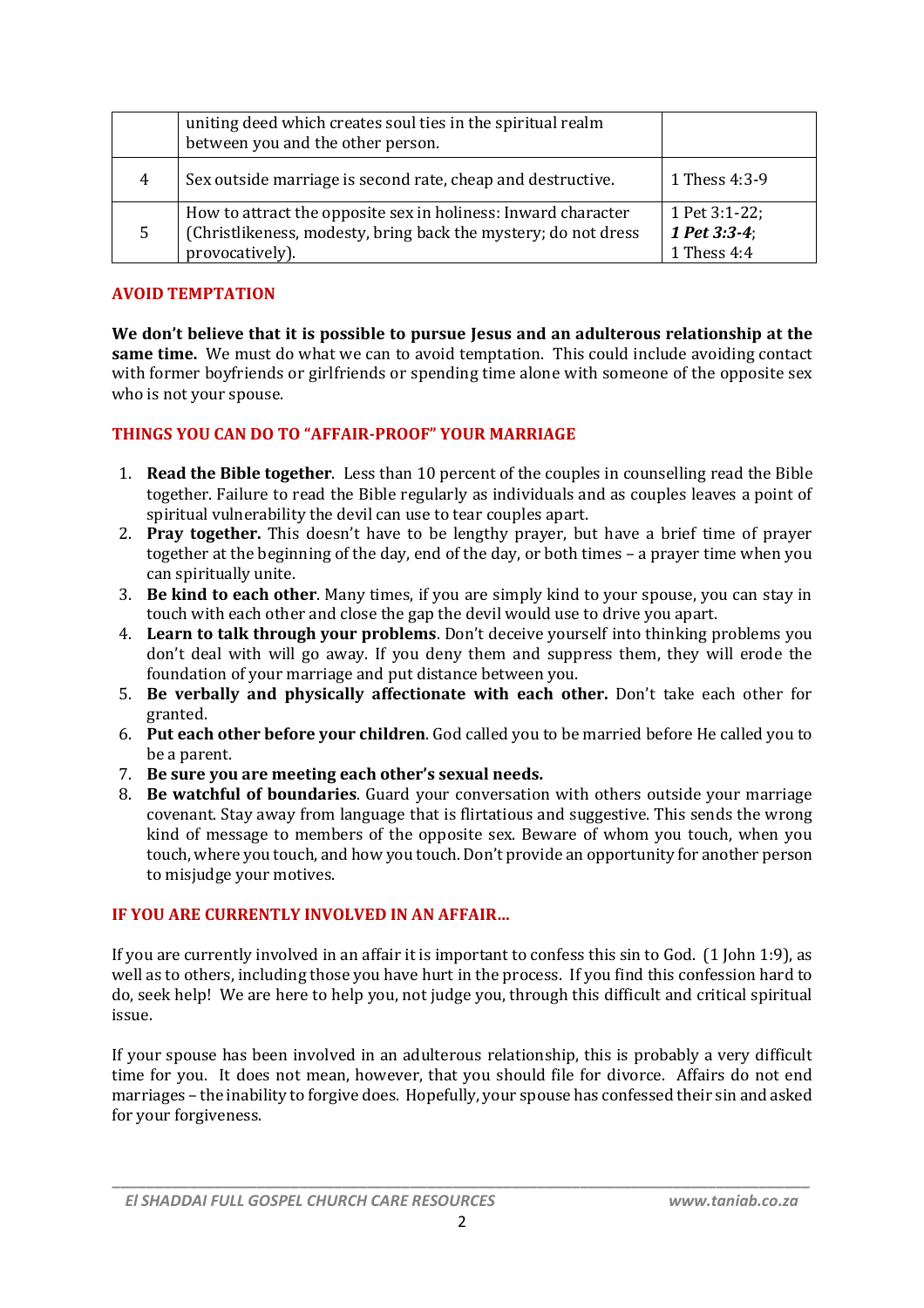Consider this:

- Approximately 20% of affairs last less than two months.
- Approximately 50% of affairs last more than one month, but less than a year.
- The remaining 30% last more than a year.
- Very few last more than four years.
- Around 3% result in marriage.

# **END AN ADULTEROUS RELATIONSHIP NOW**

- 1. **Make a firm decision that you are ending it.** . If there is anyone you trust, tell that person what you are doing and that you have decided to end it. Let them become your support, your encourager and if necessary, your courage.
- 2. **End the affair now.** Do not put it off because of a special day coming up or to find a better situation or to make it easier on your lover or any other reason. Hesitation devastates. Act now.
- 3. **Tell the person you are committing adultery with it is over.** Whether you do it face-toface or by a handwritten letter, do not go into explanations. Do not talk it over with your lover. Do not express love, loyalty, or longing. Make it quick, to the point, and without discussion. Sound harsh if need be. Any other approach will cause your lover to maintain hope that you will change your mind, and that is the cruelest thing you can do. End it quickly and sharply and then end all contact. *That* is an act of caring and love.
- 4. **If possible, confess to your spouse.** It will hurt your spouse more if he/she has to hear it from someone else. Confess if you have emotions that potentially will keep you from developing closeness with your partner. If you feel guilt, shame, regret, fear, anger, resentment, or anything else that negatively affects your relationship with your current partner, they have the right to know what it is and why it exists.
- 5. **Make sure that you have no further contact with the person you were in an adulterous relationship with.** Do whatever you need to do to make it impossible for the two of you to communicate. Change cell phone numbers. Remove Facebook friends. Change email addresses. If necessary, change jobs. In extreme situations, change cities. Further contact will very likely lead to more involvement. That hurts everyone. Now that you have made the decision and are doing the right thing, do *not* allow yourself to fall into any situation to hurt anyone again. Not your spouse, partner, children, family, church…or your former lover.
- 6. **Seek the right help to make your current relationship better**. If it were all that it needed to be, you probably would not have had the affair. This is not to blame your spouse/partner or to blame you. No blame is needed. There is a weakness and that needs to be rectified. Seek a counselor, a mentor couple, or an intense workshop that will help both of you:
	- Understand how the affair happened.
	- Repair your relationship.
	- Facilitate forgiveness.
	- Develop a great future together.
- 7. **Help rescue others who are in affairs**. When you heal your marriage or relationship, you will be in a unique position to help others struggling to end their affairs. You will not have to seek them out; they will instinctively find you. When they do, guide them through making the right decision and following through with the right steps.

## **FORGIVENESS IS POSSIBLE**

Granting forgiveness can be difficult; yet, with God's help, you can make that choice.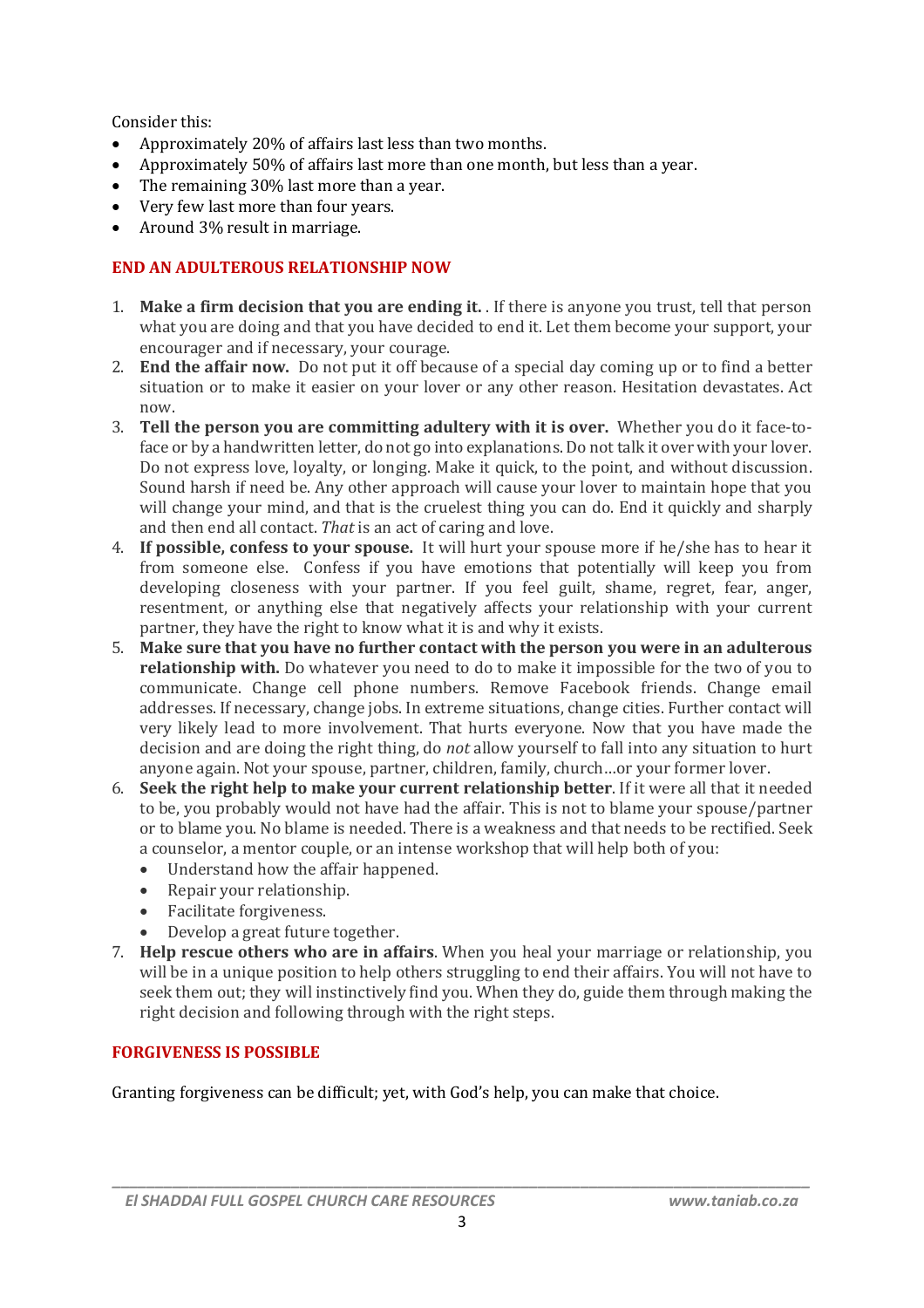- 1. **Forgiveness happens as an act.** The adulterous spouse must ask the offended spouse for forgiveness. The offended spouse must take the step of accepting the apology and granting forgiveness. Even saying, "I am willing to forgive you," is a significant starting point.
- 2. **Forgiveness is a process.** During this process, each partner addresses the other partner's fear. It is the husband's obligation to address the wife's fear first. He needs to say things like, "You know, when I think of the pain I brought to you and how careless I was with our marriage and family, I wonder where my head was." Then it is her turn to address his fears. She has to tell him she understands his fear that she will never let him live this down but, his obvious repentance is making it easier for her to forgive him.
- 3. **Over a period of time, the act of forgiveness and the process of forgiveness will bring about the state of forgiveness.** You know you have reached the state of forgiveness when you are still in touch with the pain, but it is more like a scar than a wound. The evidence of the trauma is still there, but the deep hurt is subsiding.

## **AFTER AN AFFAIR: STEPS OF HEALING**

Sexual infidelity is betrayal of the deepest kind and most marriages don't fully recover. That's why Jesus said it was one of the few grounds for divorce (Matthew 19:9). For a marriage to heal both the unfaithful spouse and the one betrayed must fight hard to rebuild their relationship.

It is crucial that we understand that adultery is always evidence of a deeper more sinister problem. Before a marriage can be rebuilt, the root heart problem(s) must be identified and owned. When adultery is exposed, what looked like a good marriage on the outside suddenly and dramatically begins to crumble. The very foundation, upon which that structure has been built, is questioned. What happened? What went wrong? How do we fix this? Is it even fixable?

A marriage cannot be rebuilt without addressing the inner issues going on in the heart that led to someone to choose to betray and lie to his or her partner. Below are ten (10) areas couples need to explore when experiencing the pain of infidelity so that healing can take place.

- 1. **Does the spouse who committed adultery take ownership and repent for his or her choice without blaming?** Please note, in addition, there may be serious marital issues that need to be addressed that may have contributed to the adulterer's feelings of anger, resentment, and loneliness in the marriage that made his or her choice to cheat feel reasonable and acceptable. But those issues are secondary to first taking full responsibility and repenting for one's choice to be unfaithful.
- 2. **Is there a willingness on the part of the adulterer to do the work of self-examination to understand better why he/she made that choice so that the triggers and excuses are addressed?** Is he/she willing to look at the deep heart issues that allowed him to make this choice – the sinkholes in his life like pride, entitlement, selfishness, anger, poor impulse control, sexual addiction, and/or family history issues?
- 3. **Is there a genuine sorrow for the pain he/she has caused the spouse?** Often times we see the "guilty " spouse in pain but it's more for the pain they're in than the pain they've caused. Perhaps he is conflicted about whether to stay in the affair or in the marriage. Or she is in pain because she's been caught, humiliated, or fears the loss of her children or financial security through divorce. But we don't see any genuine acknowledgment or awareness for the pain they've caused their spouse.
- 4. Is the adulterous spouse willing to sit with his/her spouse and really listen to her hurt and heartache over this and show compassion, empathy and care no matter how long it takes?
- 5. Is the injured spouse willing to forgive even if right now he/she doesn't know how to do that?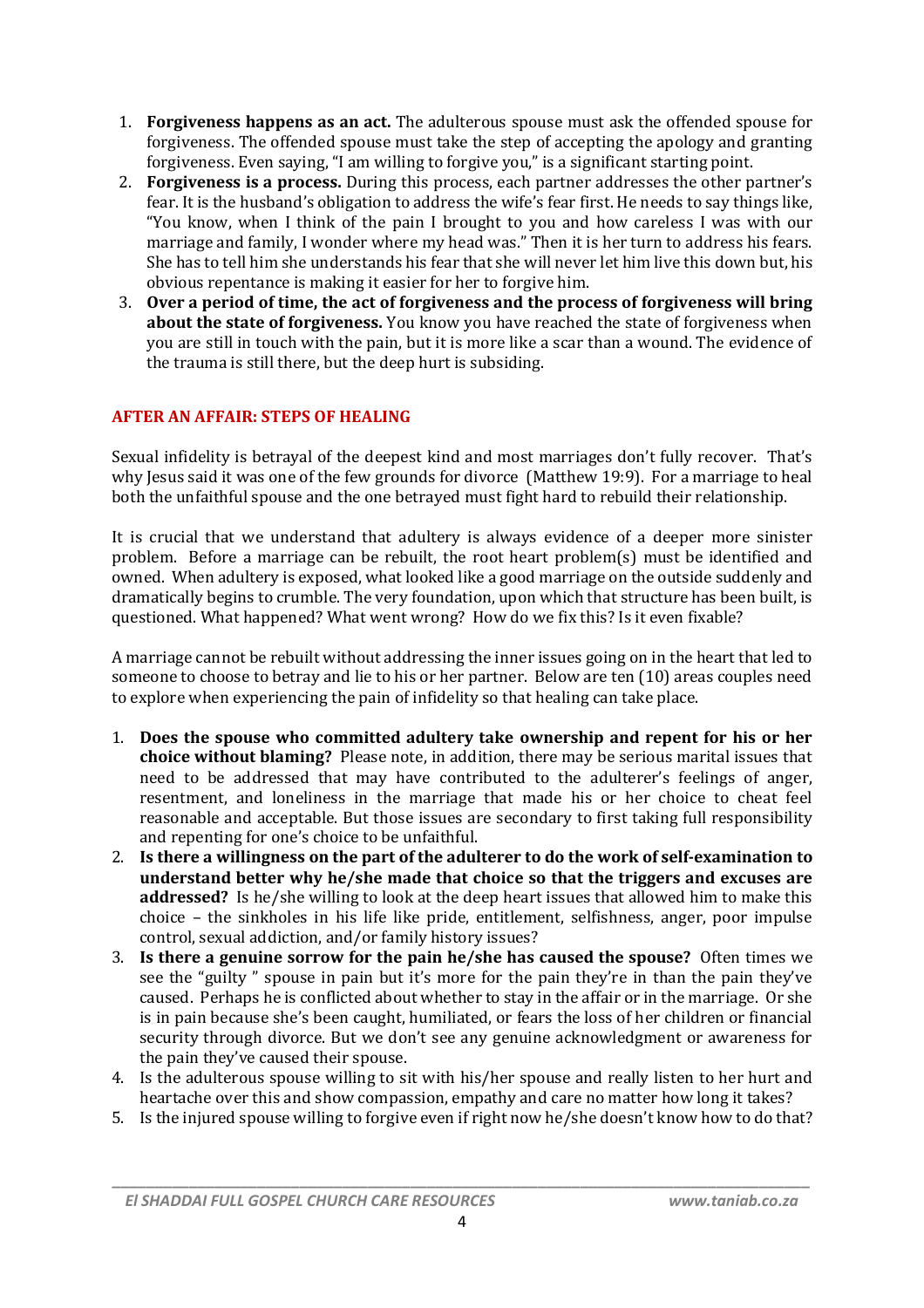- 6. Is the injured spouse willing to take a hard look at ways he/she may have contributed to neglect in the marriage or other unresolved problems that created emotional distancing to develop? What were the sinkholes in the marriage before this happened?
- 7. Is the injured spouse willing to be honest with her feelings of sadness, hurt, anger and do the hard work to work through them and move past them? So often there is pressure to sweep one's negative emotions under the rug and forgive and move on without doing the hard work of actually feeling them and letting them go.
- 8. Is the injured spouse willing to acknowledge the positive changes his/her spouse is making toward rebuilding trust and healing the marriage?
- 9. Is the couple able to tolerate that the healing process goes in fits and starts; it isn't a smooth ride?
- 10. Is the spouse who committed adultery willing to be patient with the process as his/her spouse struggles to let it go, gets retriggered with old memories or current reminders, or can't immediately feel trust or warm feelings for his/her spouse? Does the adulterer show empathy and compassion for his/her partners struggle or irritation and impatience? Is the adulterer willing to do what it takes to rebuild her trust?

**A marriage that has suffered infidelity can come through it stronger and healthier than it was before the affair if together a couple does the hard work.** Sadly, often a couple wants a quick fix and aren't willing to do what it takes.

## **PRAYER FOR SEXUAL HEALING**

Dear Heavenly Father, I confess here and now that You are my Creator (John 1:3) and therefore the creator of my sexuality. I confess that You are also my Saviour and that You have ransomed me with the blood of Your Son Jesus Christ (1 Corinthians 15:3; Matthew 20:28). I have been bought with His blood, and my life and body belongs to You (1 Corinthians 6:19-20).

Jesus, I present myself to You now to be made whole and holy in every way, including in my sexuality. You ask me to present my body to You as a living sacrifice (Romans 12:1) and all parts of my body as an instrument of righteousness (Romans 6:13). I do this now: I present my body, my sexuality as a man / woman, and I present my sexual nature to You. I consecrate my sexuality to Jesus Christ.

I renounce the ways I have misused my sexuality. You acknowledged that You have created my sexuality for pleasure and joy within the context of the marital covenant and that sexuality outside the marriage can be very damaging to myself and my relationships (1 Corinthians 6:18- 20). Therefore I confess and renounce all sexual sin *(name any sexual intimacy outside of marriage; not only intercourse, but other forms ofsexual intimacy such as mutual masturbation and oral sex; extramarital affairs, the use of pornography and sexual fantasies).*

Jesus, I ask Your Holy Spirit to help me now remember, confess and renounce my sexual sins *[Pause. Listen. Remember. Confess and renounce].*

Lord Jesus, I ask Your forgiveness for every act of sexual sin. You promised that if I confessed my sins, You are faithful and just to forgive me of all my sin and cleanse me from all unrighteousness (1 John 1:9). I ask You to cleanse me of my sexual sins now; cleanse my body, soul, and spirit; cleanse my heart, my mind and will; cleanse my sexuality. Thank You for forgiving me and cleansing me. I receive Your forgiveness and cleansing. I renounce every claim I have given Satan to my life or sexuality through my sexual sins. Those claims are now broken in the Name and through the blood of Jesus Christ (Colossians 2:13-15).